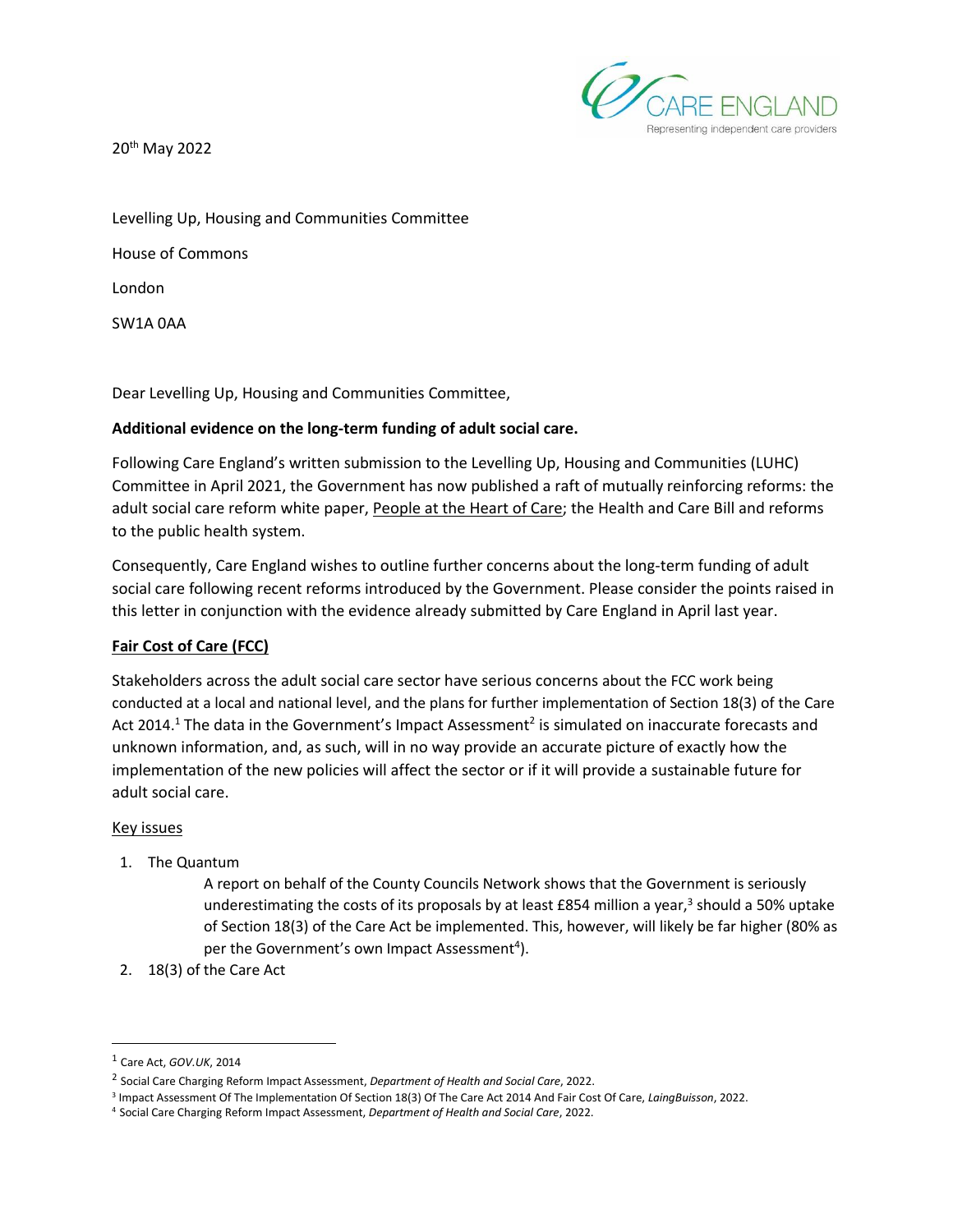

Reports predict that care homes could face widespread closures and a reduction in support places and services when reforms are introduced, $5$  as the chronic underfunding of the sector causes a severe sustainability risk to care homes across England. Furthermore, these closures could lead to councils being unable to find beds for those who need care and thereby trigger deterioration in the quality of care between Local Authorities (LAs) and private placements, whilst increasing pressure on the NHS

3. First and Third Party top-ups

Clarification as to whether the payments for third-party top-ups would fall to the LAs, or to care providers as is proposed for first-party top-ups under the revised guidance. The rules for LAs to determine the application of a top-up are unclear and could breach a resident's Choice under the Care Act.

4. Sustainability

Current FCC costs are built from a deficit funding position as a result of years of below-inflation fee rate levels being set by LAs with little guidance for Market Sustainability Positions (MSPs) to provision for Workforce, Quality Care, Investment, and Innovation and must not be the basis for sustainable provision for the future.

5. Review of funding, guidance, and allocation of monies for 23/24 to avoid working within the current financial envelope.

> Continued uncertainty of additional funding from 23/24 to avoid LAs producing MSPs that can only work within the current financial envelope under their obligation to work within a balanced budget.

6. Governance by the Department of Health and Social Care (DHSC)

Insufficient oversight of the DHSC's role in respect of assessing if an LA has done enough in respect of the language the guidance uses, that LAs should be 'working towards' the FCC.

### **Health and Social Care Levy**

Additionally, the recently introduced Health and Social Care Levy will do little to address funding issues. Of the £39bn that will be generated over the next three years for Health and Social Care, just £5.4bn is provisioned for social care, with the vast majority going to the NHS. Of the £5.4bn, the majority will go towards the implementation of the cap on care costs, with only £1.362bn to be provisioned and split between home care and care homes to support the FCC exercise over the three years.

Employees, employers, and the self-employed are all paying an additional 1.25p more in the pound for National Insurance Contributions in order to cover costs, which in itself will be hugely damaging for an already underfunded sector. The increase in general taxation will have an estimated annual impact of £600m on adult social care providers and staff<sup>6</sup>, who are already struggling with chronic underfunding and the ongoing cost of living crisis. This is at odds with the NHS where employer contributions are being recompensed by the government; adult social care and the NHS are two sides of the same coin and they need parity. Furthermore, the funds provisioned for adult social care will do little to address current issues. The £500m allocated for workforce development, for instance, is nowhere near sufficient to fund the efforts for greater recruitment, retention and training that are required.

<sup>5</sup> Impact Assessment Of The Implementation Of Section 18(3) Of The Care Act 2014 And Fair Cost Of Care, *LaingBuisson,* 2022

<sup>6</sup> [How to Build Back Better,](https://www.careengland.org.uk/sites/careengland/files/How%20to%20Build%20Back%20Better%20-%20final.pdf) *Care England*, 2021.